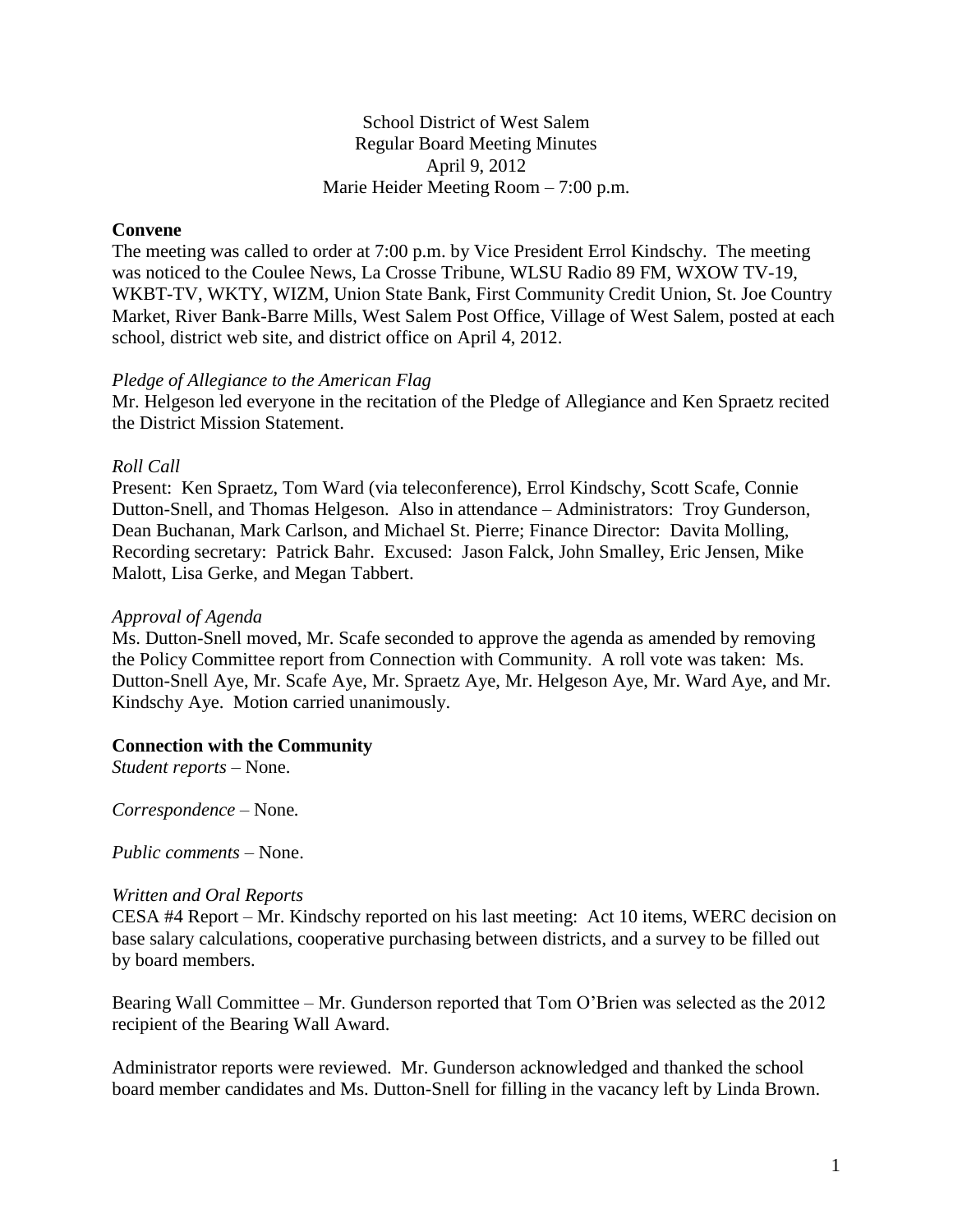Art teachers Quenten Brown, Krista Beron, Danielle Tsukano, and Angie Hemker were present to introduce each student to the board member, administrator or district staff who selected their piece of art work to be displayed in the Heider Meeting Room.

Board Member and Student representative recognition – Mr. Gunderson acknowledged Megan Tabbert and Ms. Dutton-Snell with a certificate of commendation from the Wisconsin Association of School Boards for their service to the children in Wisconsin Public Schools. Mr. Gunderson also acknowledged, with a plaque from the WASB, Ken Spraetz, Errol Kindschy and Linda Brown for their service to the children and the school district.

### **Consent Agenda**

Mr. Helgeson moved, Ms. Dutton-Snell seconded to approve the minutes from the Regular Board Meeting of March 26, 2012; the minutes from the Special Board Meeting of March 28, 2012; and the invoices to be paid. A roll vote was taken: Ms. Dutton-Snell Aye, Mr. Scafe Aye, Mr. Spraetz Aye, Mr. Helgeson Aye, Mr. Ward Aye, and Mr. Kindschy Aye. Motion carried unanimously.

## **Discussion/Action Items:**

Mr. Scafe moved, Mr. Ward seconded to accept the donation to the elementary school LMC from Diane Block. A roll vote was taken: Ms. Dutton-Snell Aye, Mr. Scafe Aye, Mr. Spraetz Aye, Mr. Helgeson Aye, Mr. Ward Aye, and Mr. Kindschy Aye. Motion carried unanimously.

Mr. Ward moved, Mr. Helgeson seconded to make the following resolution: Be It Resolved that the School District of West Salem will borrow on a short-term basis the sum of \$900,000 at an interest rate of 2.25% from May 9, 2012, until July 20, 2016, for the purchase of technology. A roll vote was taken: Ms. Dutton-Snell Aye, Mr. Scafe Aye, Mr. Spraetz Aye, Mr. Helgeson Aye, Mr. Ward Aye, and Mr. Kindschy Aye. Motion carried unanimously.

Mr. Spraetz moved, Mr. Scafe seconded to approve for a second reading of board policy #671.1 Payroll, #524 Personnel Records, #532.3 Staff Leaves and Absences, and #426 Homeless Children and Youths. A roll vote was taken: Ms. Dutton-Snell Aye, Mr. Scafe Aye, Mr. Spraetz Aye, Mr. Helgeson Aye, Mr. Ward Aye, and Mr. Kindschy Aye. Motion carried unanimously.

Mr. Helgeson moved, Mr. Scafe seconded to accept the administration's recommendation to hire Barb Buswell as the Human Resources/Payroll Manager. A roll vote was taken: Ms. Dutton-Snell Aye, Mr. Scafe Aye, Mr. Spraetz Aye, Mr. Helgeson Aye, Mr. Ward Aye, and Mr. Kindschy Aye. Motion carried unanimously.

Ms. Dutton-Snell moved, Mr. Helgeson seconded to accept the administration's recommendation to hire Mike Malott as the High School Associate Principal. A roll vote was taken: Ms. Dutton-Snell Aye, Mr. Scafe Aye, Mr. Spraetz Aye, Mr. Helgeson Aye, Mr. Ward Aye, and Mr. Kindschy Aye. Motion carried unanimously.